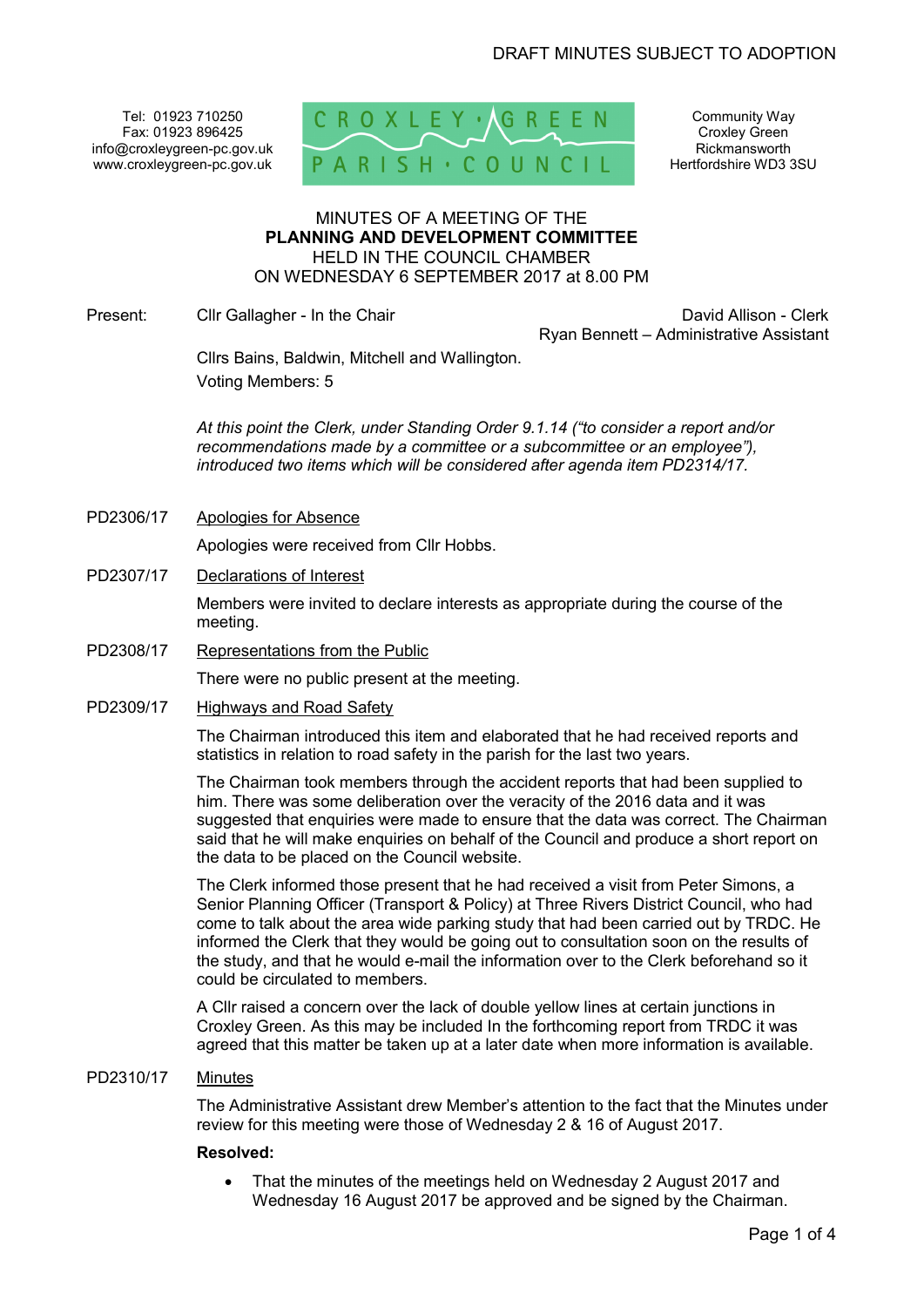PD2311/17 Matters Arising

There were no matters arising.

# PD2312/17 Planning Applications

In the following applications "NGFO" means No Grounds For Objection:

**Single storey side and rear extension to ground floor A5 (Hot Food Takeaway unit); and two storey side and rear extension to existing maisonette and subdivision to create two 2 bedroom flats**

**309 Baldwins Lane Croxley Green Rickmansworth Hertfordshire WD3 3LE**  Ref. No: 17/1519/FUL | Received: Tue 18 Jul 2017 | Validated: Tue 01 Aug 2017 | **Croxley Green Parish Council Decision: NGFO, although some concerns have been raised over parking which should be taken into account.** 

**Part single storey and part two storey side and rear extensions and single storey front extension**

**202 Baldwins Lane Croxley Green WD3 3LQ**  Ref. No: 17/1599/FUL | Received: Fri 28 Jul 2017 | Validated: Wed 16 Aug 2017 | **Croxley Green Parish Council Decision: NGFO, although the materials chosen should complement the existing street scene.** 

## **Conversion of detached garage to habitable accommodation**

**12 Gill Close Croxley Green WD18 8WS**  Ref. No: 17/1722/FUL | Received: Mon 14 Aug 2017 | Validated: Mon 21 Aug 2017 | **Croxley Green Parish Council Decision: NGFO**

## **Single storey rear extension**

**101 Links Way Croxley Green Rickmansworth Hertfordshire WD3 3RW**  Ref. No: 17/1778/FUL | Received: Wed 23 Aug 2017 | Validated: Wed 23 Aug 2017 | **Croxley Green Parish Council Decision: NGFO** 

**Loft conversion including hip to Dutch hip enlargement, front dormer and front and rear rooflights; part single storey and part two storey rear extension; and front porch extension**

## **8 Elmcote Way Croxley Green WD3 3HP**

Ref. No: 17/1785/FUL | Received: Thu 24 Aug 2017 | Validated: Thu 24 Aug 2017 | **Croxley Green Parish Council Decision: NGFO, although the materials chosen should complement the existing street scene.** 

## **Single storey side extension**

**1 Claremont Crescent Croxley Green Rickmansworth Hertfordshire WD3 3QP**  Ref. No: 17/1795/FUL | Received: Fri 25 Aug 2017 | Validated: Fri 25 Aug 2017 | **Croxley Green Parish Council Decision: NGFO** 

**Loft conversion including hip to gable extension, rear dormer with Juliet balcony and front rooflights**

**18 Hazelwood Road Croxley Green Rickmansworth Hertfordshire WD3 3EB**  Ref. No: 17/1765/FUL | Received: Mon 21 Aug 2017 | Validated: Tue 29 Aug 2017 | **Croxley Green Parish Council Decision: NGFO**

# PD2313/17 Recent Decisions by Three Rivers District Council

## **Approved:**

| Application:          | Single storey side and rear extension |
|-----------------------|---------------------------------------|
| Address:              | 7 Dover Way Croxley Green WD3 3SL     |
| Application No:       | 17/1464/FUL                           |
| <b>CGPC Decision:</b> | <b>NGFO</b>                           |
|                       |                                       |

Application: Single storey rear extension; two storey side extension; single storey front extension; and loft conversion including hip to Dutch hip roof enlargement, rear dormer and front rooflights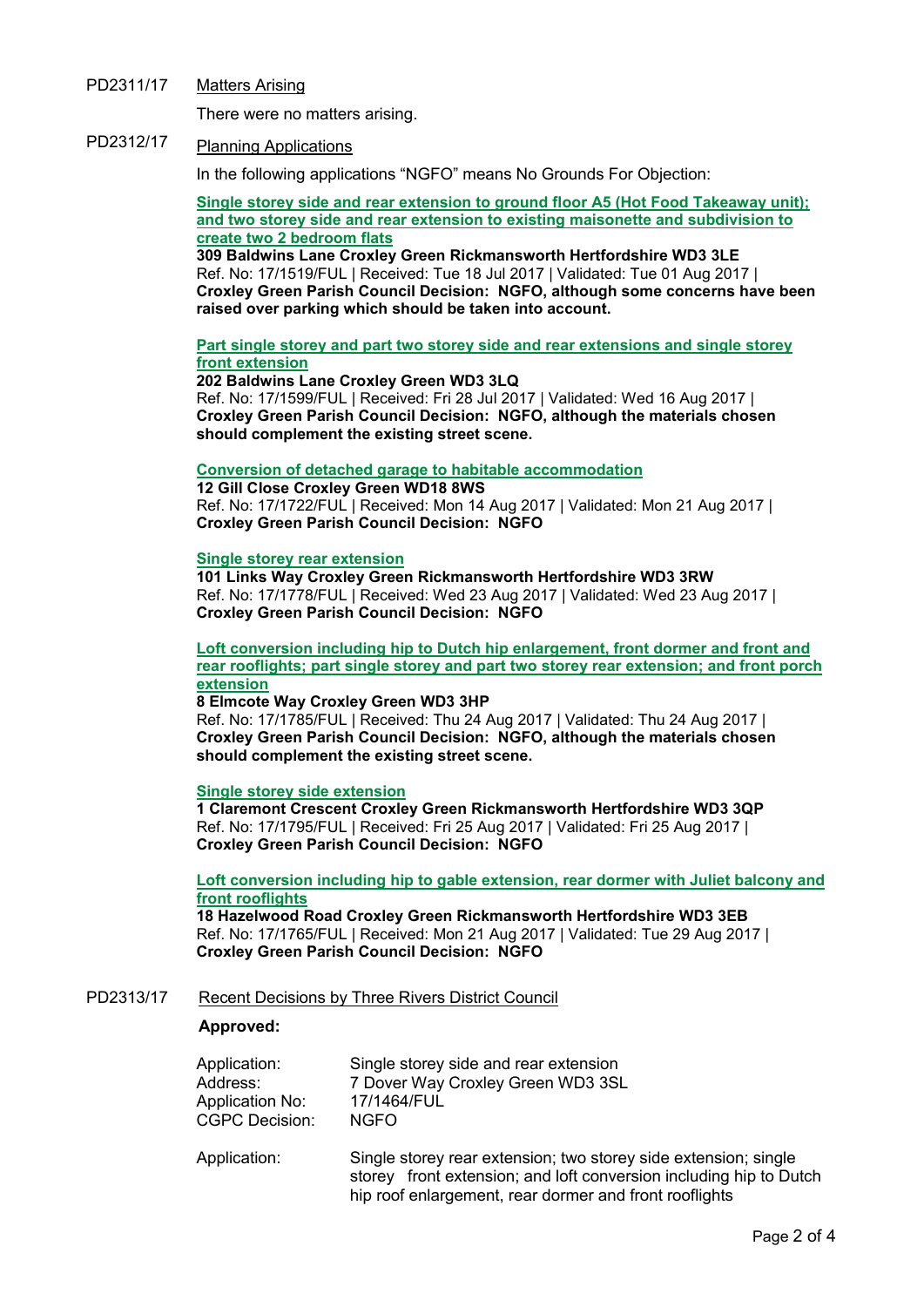| Address:               | 4 Kenilworth Drive Croxley Green WD3 3NW                                                                                                            |
|------------------------|-----------------------------------------------------------------------------------------------------------------------------------------------------|
| <b>Application No:</b> | 17/1331/FUL                                                                                                                                         |
| <b>CGPC Decision:</b>  | <b>NGFO</b>                                                                                                                                         |
| Application:           | Demolition of existing bungalow and erection of two two-storey<br>detached dwellings with associated access, parking and<br>landscaping alterations |
| Address:               | 30 Lincoln Drive Croxley Green WD3 3NH                                                                                                              |
| Application No:        | 17/1248/FUL                                                                                                                                         |
| <b>CGPC Decision:</b>  | <b>NGFO</b>                                                                                                                                         |

| Application:    | Single storey rear extension                |
|-----------------|---------------------------------------------|
| Address:        | 95 Watford Road Croxley Green Rickmansworth |
| Application No: | 17/1415/FUL                                 |
| CGPC Decision:  | <b>NGFO</b>                                 |

## **Refused:**

None advised.

## PD2314/17 Appeals Against Planning Decisions

The Administrative Assistant advised that no Appeals have been notified.

## PD2315/17 Neighbourhood Plan

The Chairman introduced the item and asked the Clerk to elaborate. The Clerk informed members that following a letter received from Ann Skippers, the independent examiner of the plan, Croxley Green Parish Council will have to temporarily suspend the examination process.

This will be as two matters, a Habitats Regulation Assessment (HRA) and a Strategic Environmental Assessment (SEA) must be carried out to meet the basic conditions. Three Rivers District Council have offered assistance in the undertaking of these assessments.

It is likely that the examination process will recommence in January 2018.

The Chairman also made reference to the feedback received from prospective parents of Croxley Danes students during the consultation period of the Neighbourhood Plan. He felt it necessary to reassure the parents that Croxley Green Parish Council were fully supportive that the school will go ahead. The Chairman suggested that the council releases a statement to be placed on the website and other online locations outlining the Parish Council's position.

The Chairman also commented that in light of recent developments the Neighbourhood Plan section of the Parish Council website would need updating.

## **Resolved:**

- That the neighbourhood plan section of the website is updated with the most recent information.
- That a statement is prepared in relation to the feedback received during the consultation period in regards to Croxley Danes School and made available online.

# PD2316/17 Three Rivers District Council Issues & Options & Call For Sites Consultation

The Chairman introduced this item and asked the Clerk to elaborate. The Clerk informed members that over the summer recess TRDC had undertaken a consultation in regards to local issues and infrastructure space which will help aid the development of a new Three Rivers Local Plan.

This was sent out to Cllrs on July 30 and the documents can be viewed at http://www.threerivers.gov.uk/egcl-page/new-local-plan**.**